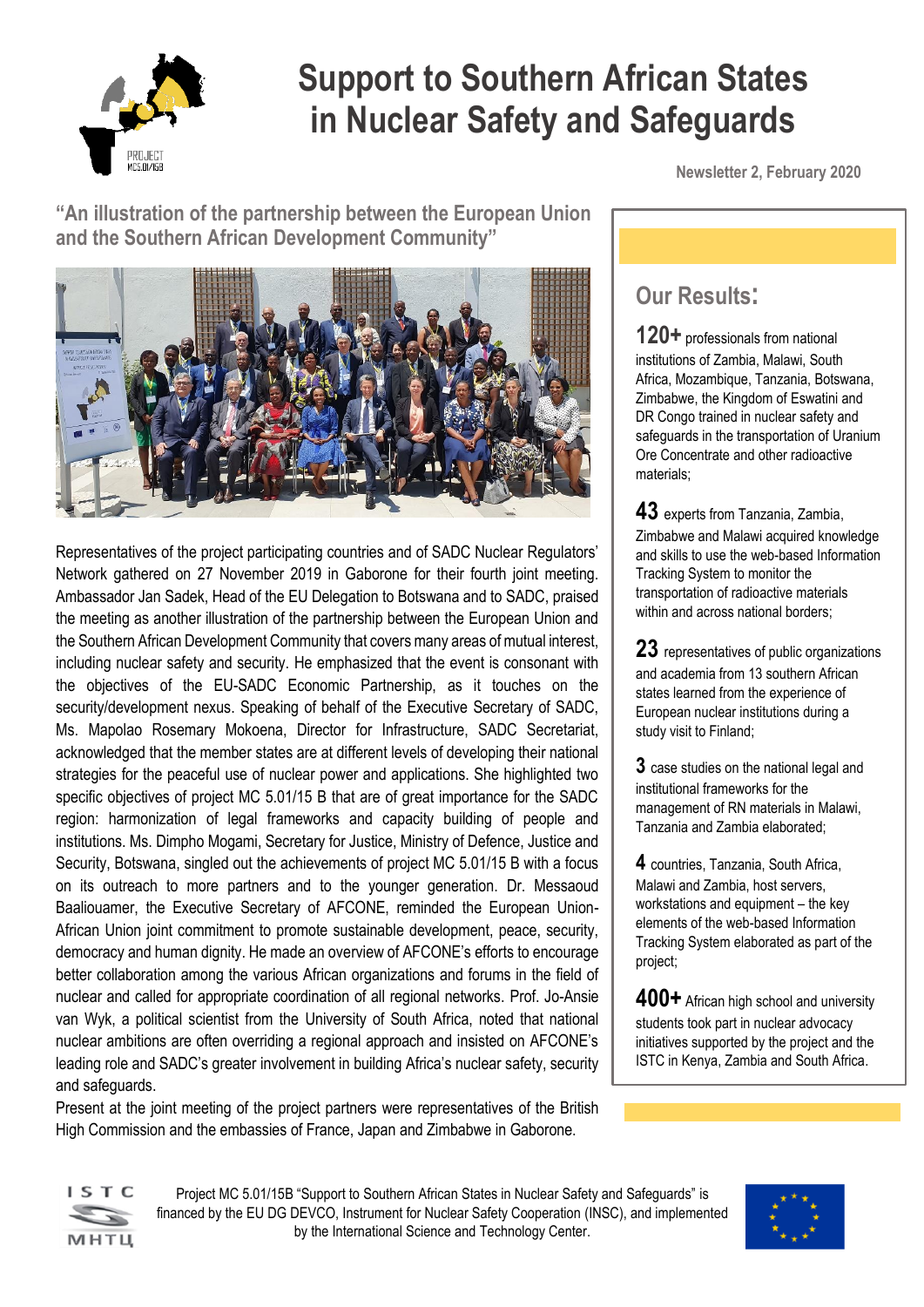## **A Web-Based Information Tracking System to Monitor the Transportation of RN Materials**

The Software Company Ltd., developer of the Information Tracking System (ITS) for the project participating and partnering countries, has elaborated a thorough training methodology for the appropriate target audience and skill sets. The training consists of a threeday modules of instruction with lectures, presentations, group discussions, and a final test. The training materials include a manual and a set of scenarios designed to allow students to apply various IST functionalities. An exam is administered at the end of the training. To pass, a student must answer correctly at least fifteen from all twenty questions. A passing grade earns certification for the acquired skills to use the ITS.



#### **Testimonials by trainees**

*We are glad that we are going to host this system; we will provide the necessary infrastructure to run it.* Adam Marco, Tanzania

*The system is very helpful. Really nice app!* Ian Mukabe, RPA, Zambia

*This training was so informative because it answered the very important questions. We were able to track the shipment from the start point to the end point.* Gift Mmangitsa, Malawi

*The experts are teaching us how the web-based system works and how we, as a region, can incorporate that to ensure safe and secure transport of radioactive materials*. Natsai Vanessa Mutanga, Zimbabwe



Forty-three experts from Malawi, Tanzania, Zambia and Zimbabwe acquired appropriate skills during the two specialized trainings. In Arusha, Tanzania and in Livingstone, Zambia, the trainings in April and in December 2019, respectively, were completed with a demonstration of the application of the ITS. The real-time simulations of tracking the movement of a radiation sources with the ITS were captured in a short promotional video. The system allows the collection and evaluation of all relevant data in a fast, continuous, comprehensive and consistent manner. The ITS provides an opportunity for information sharing among the authorities of the participating countries while letting other SADC users at national and international level to take part upon request.

**-------------------------------------------------------------------------------------------------------------------------------------**



#### **From the Production Mine**

The Zambia Radiation Protection Authority (RPA) in collaboration with the International Science and Technology Center hosted a training course on nuclear transportation safety in Lusaka in July 2019. The fifty-three participants came from line ministries, regulatory bodies, hospitals, mining

industries, a uranium exploration company, a research and training centre, the national anti-terrorism institution, and companies involved in industrial radiography and in transportation. Participants from customs offices from DRC and Mozambique joined the training. Currently, the largest quantity of radioactive material transported through Zambia is the Uranium Ore Concentrate (UOC) from Kayelekera Mine in Karonga, Malawi to Walvis Bay, Namibia. Lecturers from the RPA explained how the Authority is involving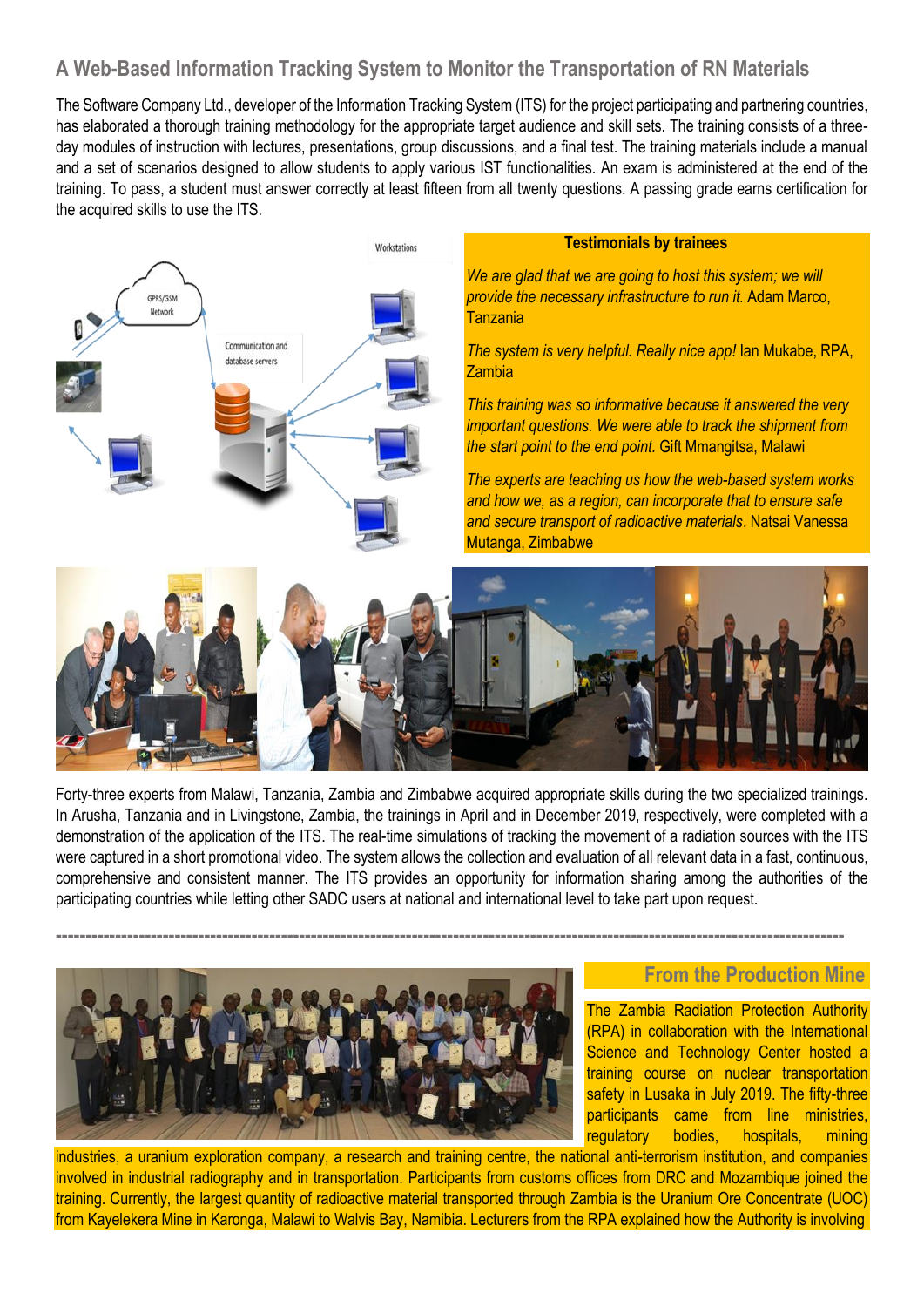**Joining Forces with the SADC Nuclear Regulators' Network**



The third joint meeting of SADC Nuclear Regulators' Network and the Steering Committee of project MC5.01/15B completed on a high note in Malawi on 11 October 2019, when the 40+ participants adopted common decisions about the activities they will implement during the extension of the project with 12 months until November 2020**.** These activities will include: trainings to hone the skills of experts in operating the Information Tracking System (ITS) for monitoring and reporting the movement of radioactive materials; a table-top and field exercise on the information management in the nuclear field; awareness raising events as an effort to spread the word about the project's potential

to assist SADC member countries to harmonize their radiation safety and safeguards regulations and process.

On 29 April 2019, the Prime Minister of Tanzania Hon. Kassim Majaliwa inaugurated the Second Joint Meeting of SADC Nuclear Regulators' Network and the fifth Steering Committee of Project MC 5.01/15 B. Mr. Majaliwa greeted over 40 participants from 16 countries and international organizations from Africa, Europe and Central Asia, who gathered at the city of Arusha, headquarters of the Tanzanian Atomic Energy Commission. The Prime Minister extended his "deep appreciation to the EU for the continuous support in ensuring that the nuclear safety, security and safeguards in the region are reinforced". Mr, Majaliwa recalled: "the transportation of nuclear and other radioactive material is a global concern and not a one-country issue. It is therefore important for the SADC region to have harmonized guidelines for nuclear material safety and security."





A three-day regional conference on enhancing Africa's capacity on nuclear safety, security and safeguards took place in Lusaka in August 2018 with over 110 participants from the public, private and civil society sectors from ten African countries. Bernard Kapasa, Permanent Secretary at the Cabinet office, speaking on behalf of Dr. Roland Msiska, Secretary to the Cabinet, delivered a keynote speech at the conference, convened by Zambia's Radiation Protection Authority and several public institutions and government agencies. Heads and senior managers of radiation protection authorities from Malawi, Tanzania, Zambia and South Africa talked about their national radiation safety regimes and infrastructures. One of the outcomes of the conference is the establishment of the Zambian chapter of

the continental network African Young Generation in Nuclear (AYGN). The young professionals adopted a position statement, pledging -inter alia- 'to support the application of safeguards requirements … and to create awareness and commitments thereof among the governments and the populations across the [SADC] member states…'

**----------------------------------------------------------------------------------------------------------------------------------------**

### **to the Exporting Seaport**

stakeholders in drafting regulations on transportation of radiation sources. During a session on the project's web-based Information Tracking System (ITS), one of the participants, equipped with GPS and a cellular phone, was dispatched on the streets of Lusaka. The trainees observed his movements projected on a screen and followed his communication with the operator. In a specially designed questionnaire, they shared valuable comments about the desired improvement of the ITS. The trainees visited the Chirundu Border post, met customs officials and attended a presentation by the Zambia Revenue Authority on safety and security incidents of radioactive materials.

The training in Zambia followed in the steps of the first training on "Nuclear Safety, Security and Safeguards in the Transport of UOC and other Radioactive Materials" conducted in November 2018 by the National Nuclear Regulator (NRR)/Center for Nuclear Safety and Security in Krugersdorp, RSA, for over 40 experts from government agencies and regulatory bodies representing Malawi, Zambia, Tanzania, South Africa, Botswana, DRC and the Kingdom of Eswatini.